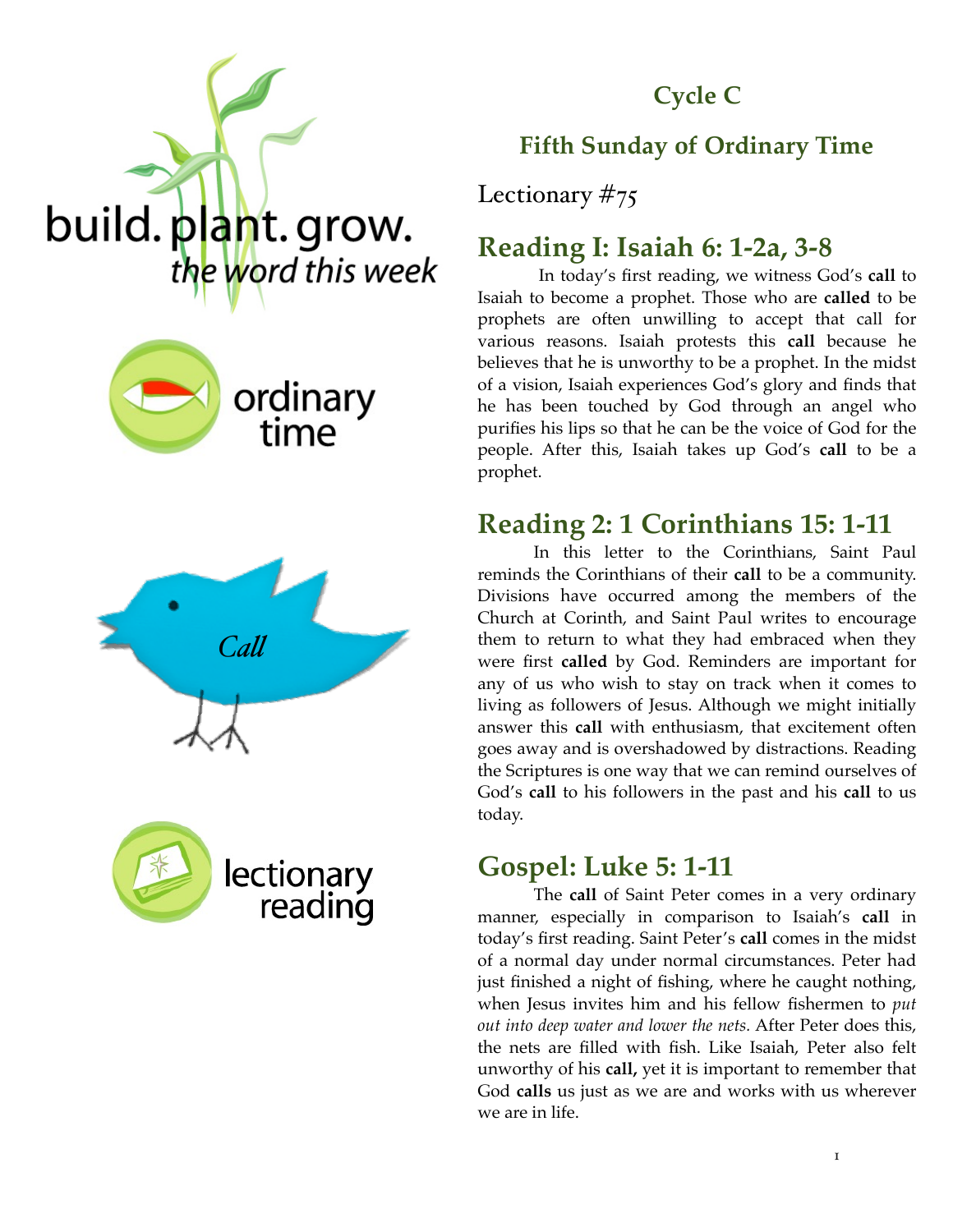

*Oh, the Places You'll Go!* Written by Dr. Seuss Illustrated by Dr. Seuss Publication: Random House (January 1990) ISBN-10: 0679805273 ISBN-13: 978-0679805274



I have not come to call the righteous, but the sinners. -Jesus Christ

## **Oh, the Places You'll Go!**

This book by Dr. Seuss is a great source of encouragement in understanding what it means to be **called** to do things. From *soaring to high heights and seeing great sights* to *being left in a lurch on a prickly perch,*  Dr. Seuss addresses life's ups and downs with his trademark humor and illustrations that encourage the reader to reach for success. This story is ideal for addressing new beginnings and allowing each student to understand that in living life and in answering God's call, there will be many ups and downs.

# **God's Call: Our Gifts and Talents**

Step One: Explain to the students what an inventory is.

Step Two: Hand each student a piece of paper and invite them to draw a line down the center of the paper from the top to the bottom. Have them title the column on the left "My Gifts" and the column on the right "How I Could Use My Gifts to Serve God."

Step Three: Invite the students to list the gifts that they have on the left side of the paper. After they have listed as many as they can, have them look at each gift individually and imagine ways that they can use that gift to serve God. Have them write their ideas in the second column.

Step Four: Ask the students to identify one of the gifts that they have and have them share that with the class, along with the ways that they came up with to use that gift to serve God.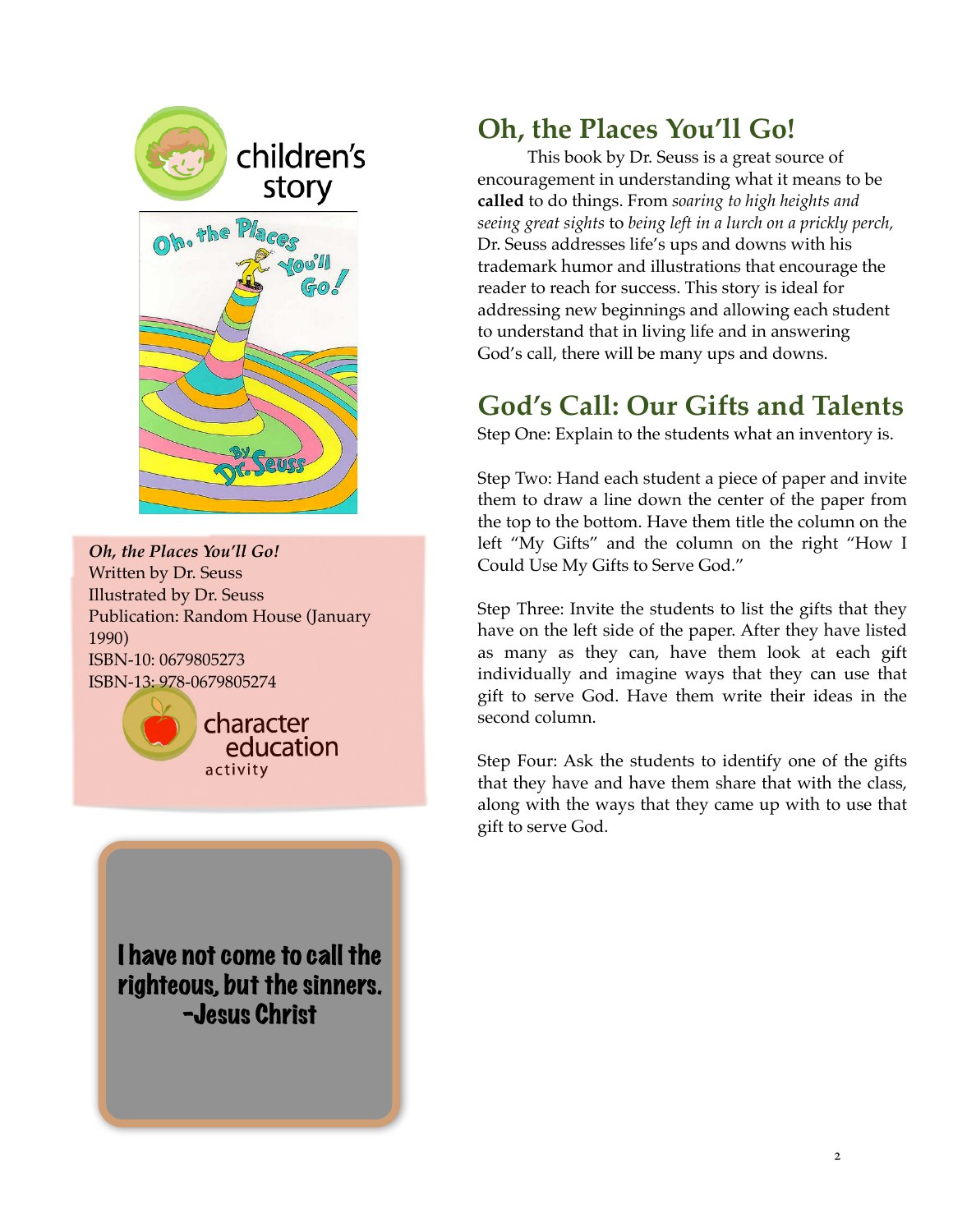Trust in the LORD with all your heart, and lean not upon your own understanding. In all your ways acknowledge him, and he will direct your path. -Proverbs 3: 5-6



Look. Feel. Know. Act.

## **What could you do today?**

Place the paper that you worked on in class with your gifts and ways to use those gifts somewhere in your bedroom, such as on your wall or taped to the mirror. Use this list as a way to remind yourself of the many gifts and talents that God has given you. Take time to reflect and act on the ways that you can use some of your gifts every day to serve God by serving those around you.

### **Look Feel Know Act**

When you look around at your family and friends, you can see that everyone has goodness and special talents. Think of all of those talents as a great bundle of energy that has the potential to do a lot of good in the world. This is one of the ways that we can be aware of the greatness of God: by seeing all the different talents and the ways that those talents can help others.

The next time your family and friends get together, pay attention to how each person contributes given their own skills and talents. Recall that God **calls**  each person to contribute what they can and that he never asks us to give something we do not have. As you grow older, think about how you will be **called** to continue contributing to the goodness in the world.